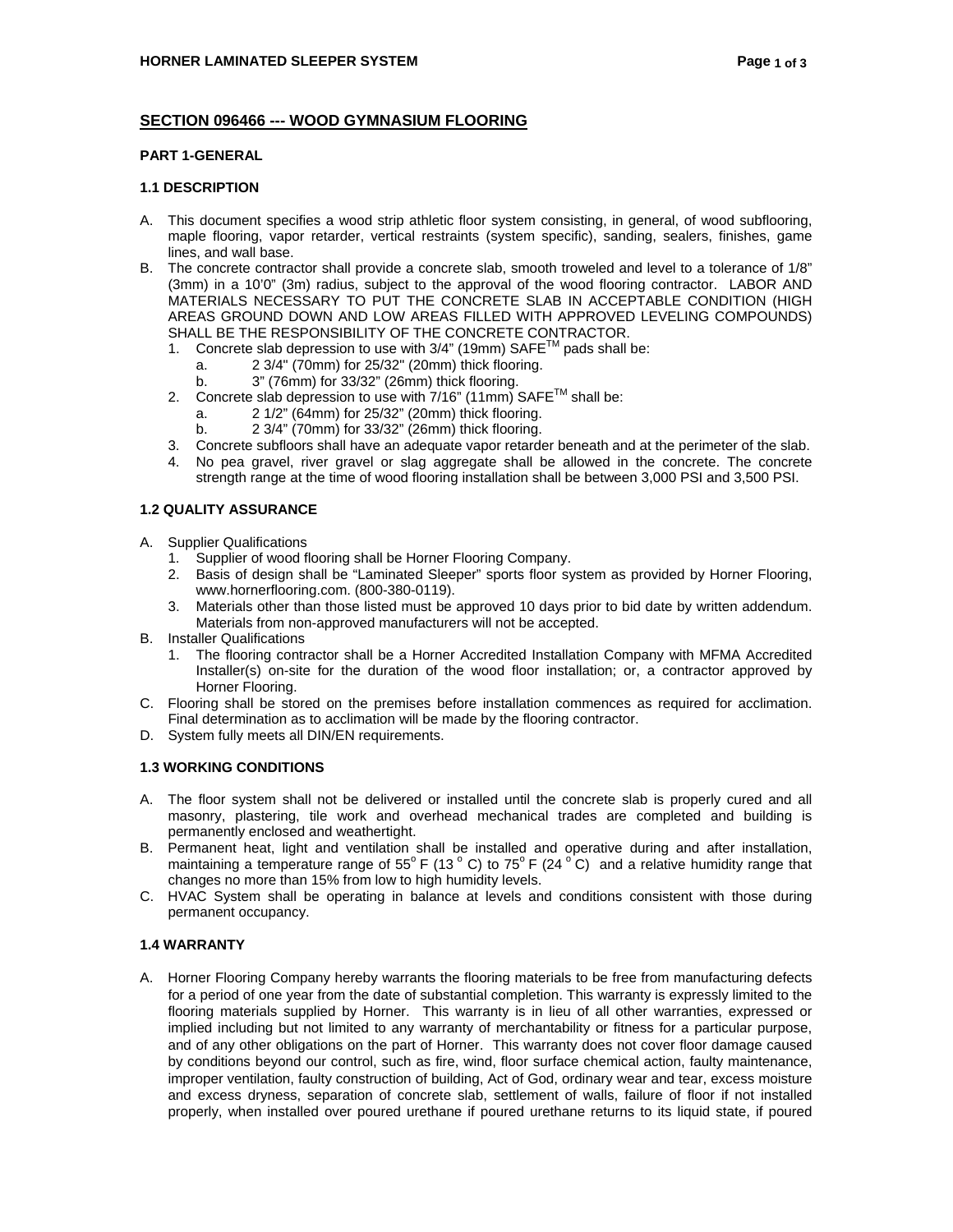urethane releases from concrete slab or failure of floor if installed over polyvinyl chloride synthetic flooring. In the event of breach of any warranty, the liability of Horner shall be limited to repairing or replacing material and system components supplied by Horner and proven to be defective in manufacture, and shall not include any other damages, either direct or consequential.

B. Extended warranties are based on maintenance and yearly/annual cleaning and recoating agreements with certified contractors.

#### **PART 2-PRODUCTS**

# **2.1 MATERIAL**

A. Flooring shall be Horner Maple,  $25/32$ " (20mm) or  $33/32$ " (26mm) thick x  $1\frac{1}{2}$ " (38mm) or  $2\frac{1}{4}$ " (57mm) wide, First, Second and Better, Third and Better or Third Grade, random length continuous tongue and groove and end-matched MFMA Northern Hard Maple, grade marked and stamped as manufactured by Horner Flooring Company.

OPTION: Horner Long Life™ flooring if so specified.

- B. Vapor retarder shall be 6 mil polyethylene.
- C. Laminated Sleepers shall be  $3/4$ " x  $4$ " x 8' (19mm x 102mm x 244cm) plywood sleepers padded with 7/16" (11mm) Eco Pads or  $\frac{3}{4}$ " (19mm) SAFE<sup>TM</sup> Pads. OPTION: Rawl type restraint. Horner sleepers shall be prenotched to accept R-I restraints, or predrilled to accept R-II retaining pins if so specified.
- D. Subfloor shall be 15/32" (12mm) rated sheathing, exposure 1, plywood or 7/16" (11mm) OSB.
- E. Flooring fasteners shall be 1 ¾" (45mm) barbed cleat or 15 gauge (2mm) coated staples.
- OPTION: If Horner Long Life™ is specified, use 1 1/2" (51mm) 15 gauge (1.8mm) staples only.
- F. Wall base shall be  $3^{\frac{1}{2}} \times 4^{\frac{1}{2}}$  (76mm x 102mm) Vent Cove heavy duty molded, vented base with premolded outside corners as supplied by Horner Flooring Company. Specify color: black or brown.
- G. Finish material shall be specified from the latest listing provided by the MFMA, and shall be applied according to finish manufacturer's instructions.
- H. Gameline paint shall be compatible with finish.
- I. Stop blocking, where heavy loads are anticipated, stop blocking shall be installed between pad locations.

### **PART 3-EXECUTION**

### **3.1 INSPECTION**

- A. Inspect concrete slab for proper tolerance and dryness and report any discrepancies to the general contractor for correction.
- B. The concrete slab shall be cleaned of all debris so flooring contractor will have adequate access to work surface.
- C. All overhead work, wet trades shall be complete in floor work area.

# **3.2 INSTALLATION**

- A. Cover concrete with 6 mil polyethylene, sealing and lapping joints a minimum of 4" (102mm).
- B. Subfloor:
	- 1. Install Horner sleepers along short dimension of room (at right angles to the main playing court), butting ends with a  $\frac{1}{4}$ " (6mm) space and staggering joints. Provide  $1^{1/2}$ " (51mm) expansion voids at the perimeter and at all vertical obstructions. Sleepers shall be spaced 16" (406mm) o.c. Attach plywood or OSB to the sleepers, with the long dimension of the sheet good running perpendicular to the maple flooring, using 1  $\frac{1}{4}$ " (32mm) cleated nails with  $\frac{1}{4}$ " (6mm) spacing between adjoining sheets.

 OPTION: Rawl type restraint. Install R-I restraints over prenotched sleepers or install R-II pins into predrilled sleepers if so specified. Install restraints to a positive pad compression of 1/32" (.8mm).

- C. Install finish flooring parallel with main playing court by power nailing or stapling approximately 12" (305mm) o.c.
	- $2.$  Provide 1<sup>1/2</sup>" (51mm) expansion voids at the perimeter and at all vertical obstructions.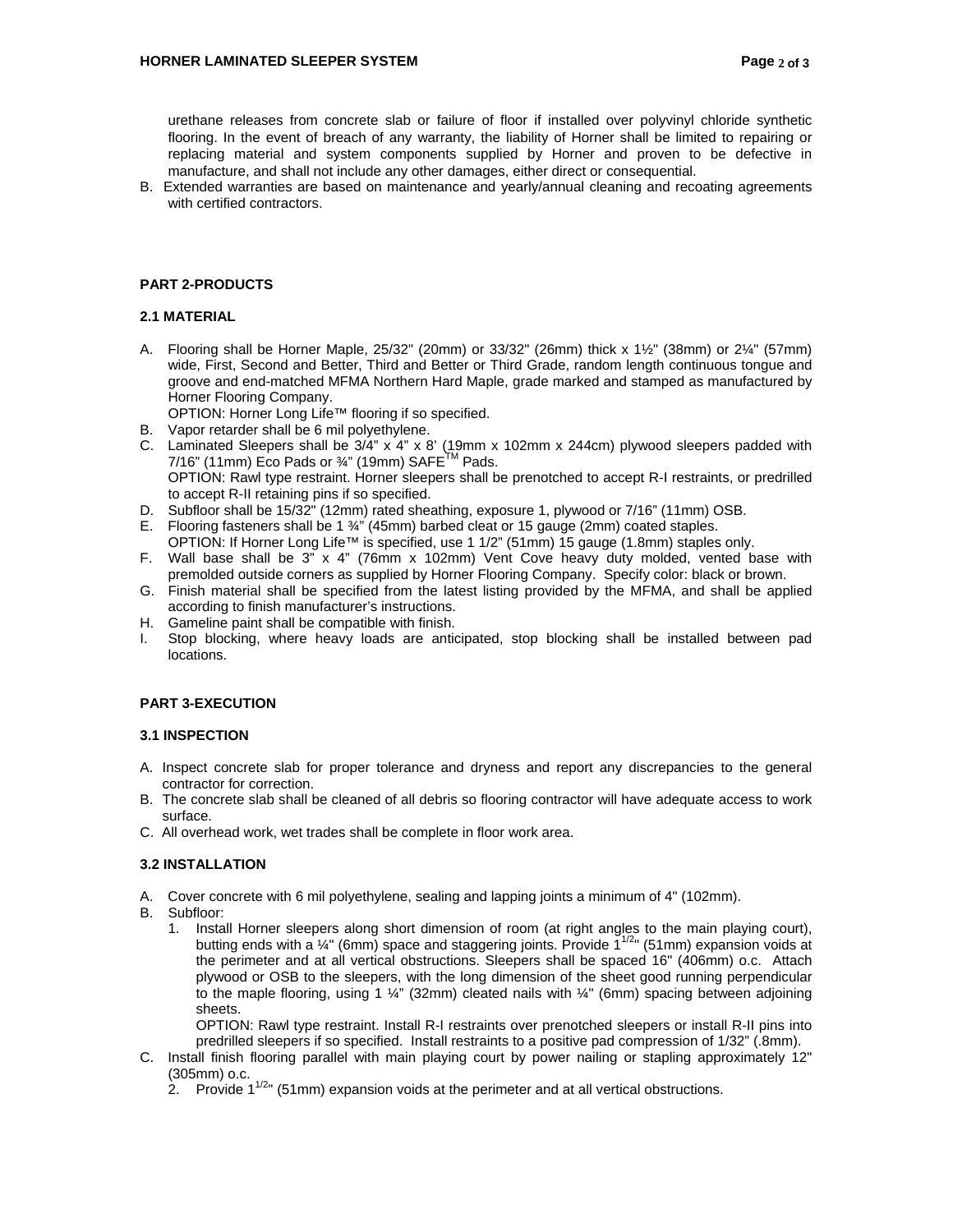#### **HORNER LAMINATED SLEEPER SYSTEM Page 3 of 3 Page 3 of 3**

- D. Stop blocking 4"x4" minimum shall be attached to underside of  $1<sup>st</sup>$  layer of subfloor allowing a maximum of ¼" less than pad thickness where heavy loads are anticipated.
- E. Solid blocking shall be attached to areas under bleachers in the closed position. Solid blocking shall match the thickness of system pad. Solid blocking shall be a minimum of 4" wide and 12" O.C.
- F. Expansion Provisions-Size joints between maple flooring strips to allow for intermediate expansion in accordance with expected humidity changes and conditions in the space.

#### **3.3 FLOOR SANDING**

- A. Machine sand with coarse, medium and fine paper to a smooth, even and uniform surface.
- B. Remove sanding dust from entire surface by tack of vacuum.
- C. Refer to MFMA sanding and finishing guide for procedures.

### **3.4 FINISHING**

- A. Inspect entire area of floor to insure that surface is acceptable for finishing, completely free from sanding dust and perfectly clean.
- B. Apply seal and finish per finish manufacturer's instructions.
- C. Buff and clean floor between each coat or as necessary.
- D. Paint game lines as shown on drawings, between seal coats.
- E. Game line paint shall be compatible with finish.

# **3.5 BASE INSTALLATION**

A. Install Vent Cove base, mitering inside corners and anchoring to walls with base cement or screws and anchors.

### **3.6 MAINTENANCE**

A. Upon completion of floor installation, the owner, attendants or individuals in charge and responsible for the upkeep of the building are to see that the care and maintenance instructions outlined within the provided Horner Care and Maintenance Manual are followed. Horner flooring and certified dealers may offer extended warranty and maintenance agreements. It is recommended that any extended agreements include maintenance and recoats by the original installing contractor or related/recommended parties. (See maintenance/cleaning and recoating information on Horner Flooring website).

#### **END OF SECTION**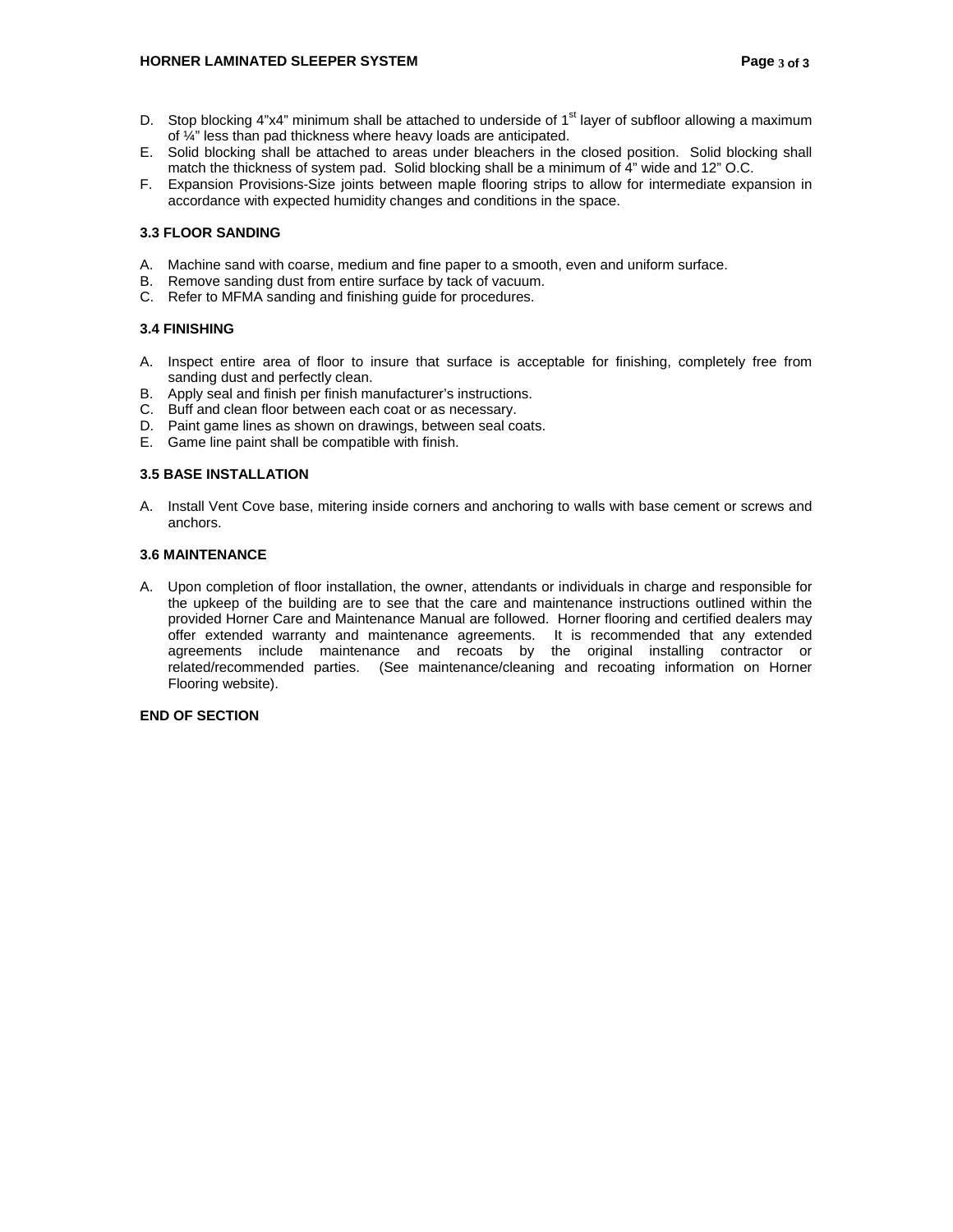| DOLLAR BAY, MI<br>4-21-11 | HORNER FLOORING COMPANY | SYSTEM - SIDE VIEW | <b>LANINATED SLEEPER</b> | PERIMETER OF FLOOR<br>1-1/2" EXPANSION VOID AT |                                                                            |                                            |                              | ទ្ធ |   | 4<br>D                    | 3"x4" VINYL VENT COVE WALL BASE                                                                                                            |  |
|---------------------------|-------------------------|--------------------|--------------------------|------------------------------------------------|----------------------------------------------------------------------------|--------------------------------------------|------------------------------|-----|---|---------------------------|--------------------------------------------------------------------------------------------------------------------------------------------|--|
| 3/4" PAD (19mm)           | 7/16" PAD (11mm)        | <b>FLOORING</b>    |                          |                                                |                                                                            |                                            |                              |     |   |                           | BY 11/2" OR 2 1/4" NIDE<br>25/32" OR 33/32" THICK<br>PLYWOOD,<br><b>SHEATHING</b><br>EXPOSURE 1<br><b>APA-RATED</b><br><b>15/32" THICK</b> |  |
| 2-13/16"<br>$(\sqrt{2}$   | 2-1/2" (64mm)           | 25/32" (20mm)      | <b>SLAB DEPRESSION</b>   | OPTION 2:<br>7/16" SAFE PAD                    |                                                                            | <b>SEE OPT</b><br>7/16" PAD<br>ION 2 BELOW | OPTION <sub>1</sub>          |     | Δ | $\overline{4}$            | HORNER HARD MAPLE FLOORING<br>ALUMINUM THRESHOLD                                                                                           |  |
| 3-1/8" (79mm)             | 2-3/4" (70mm)           | 33/32" (26mm)      |                          |                                                | 6 MIL POLYETHYLENE FILM<br>AND TAPED AT SEAMS<br>VAPOR RETARDER, LAPPED 4" | NITH SPECIAL WASHER<br>WITH SPECIAL WASHER | <b>PLYWOOD</b><br>4"x8'x3/4" |     |   | $\Delta$<br>$\frac{d}{d}$ |                                                                                                                                            |  |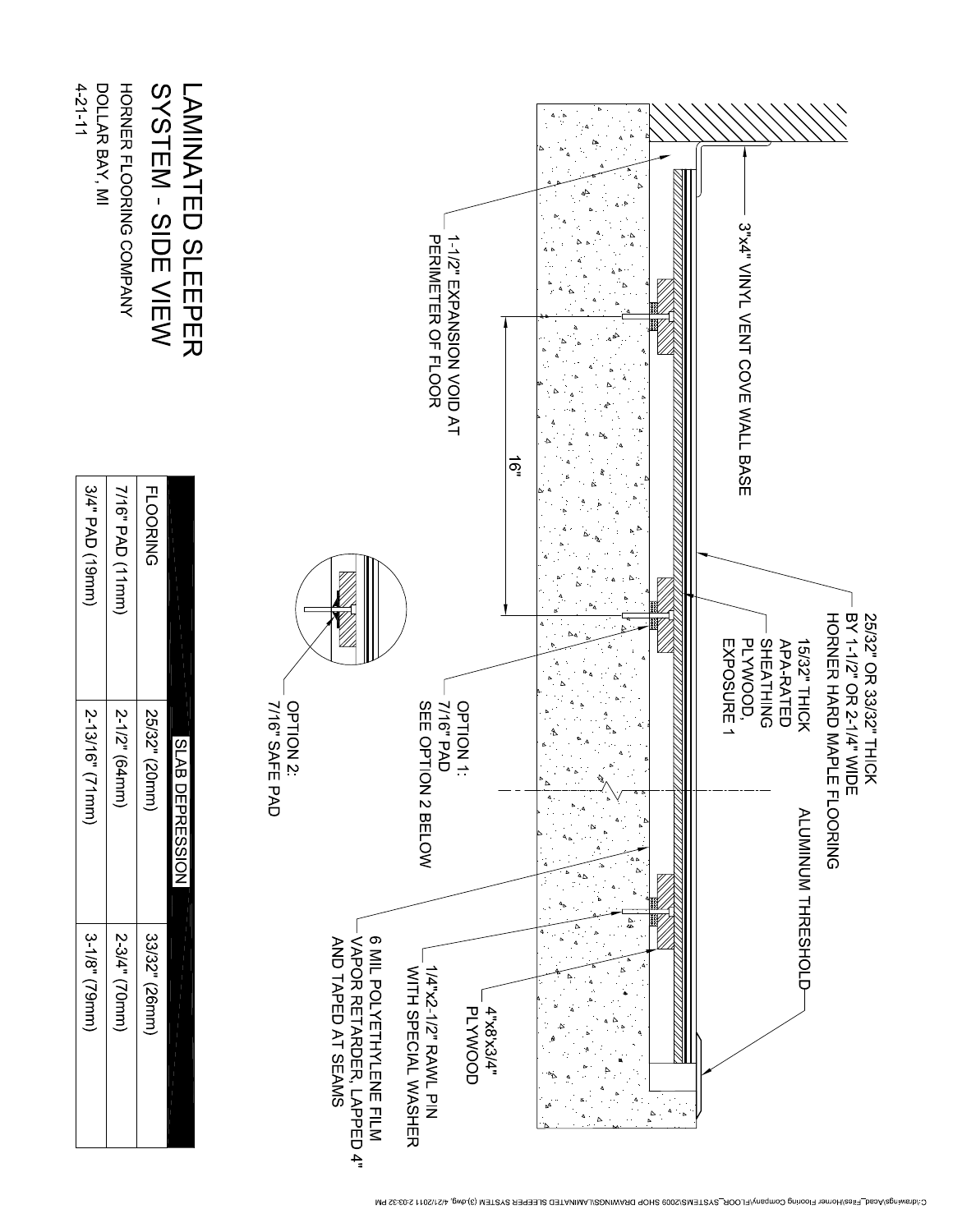